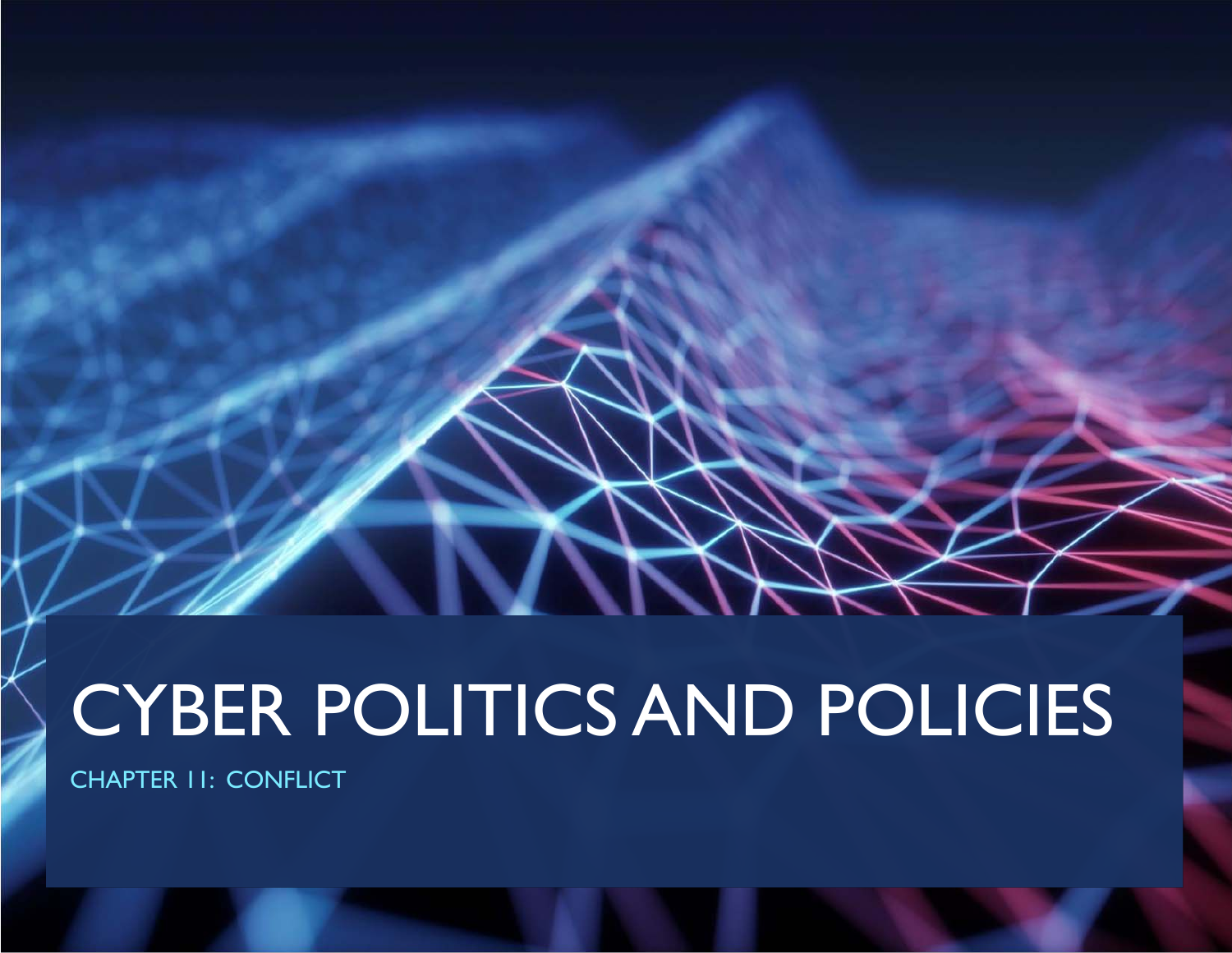# AT THE END OF THIS CHAPTER, STUDENTS WILL BE ABLE TO:

Describe key terms related to cyber warfare including information warfare, advanced persistent threat, and crisis stability

1.Describe unique features of the cyber warfare environment

1.Discuss proposed solutions to regulating or decreasing conflict in the cyber environment including weapons bans, and the use of deterrence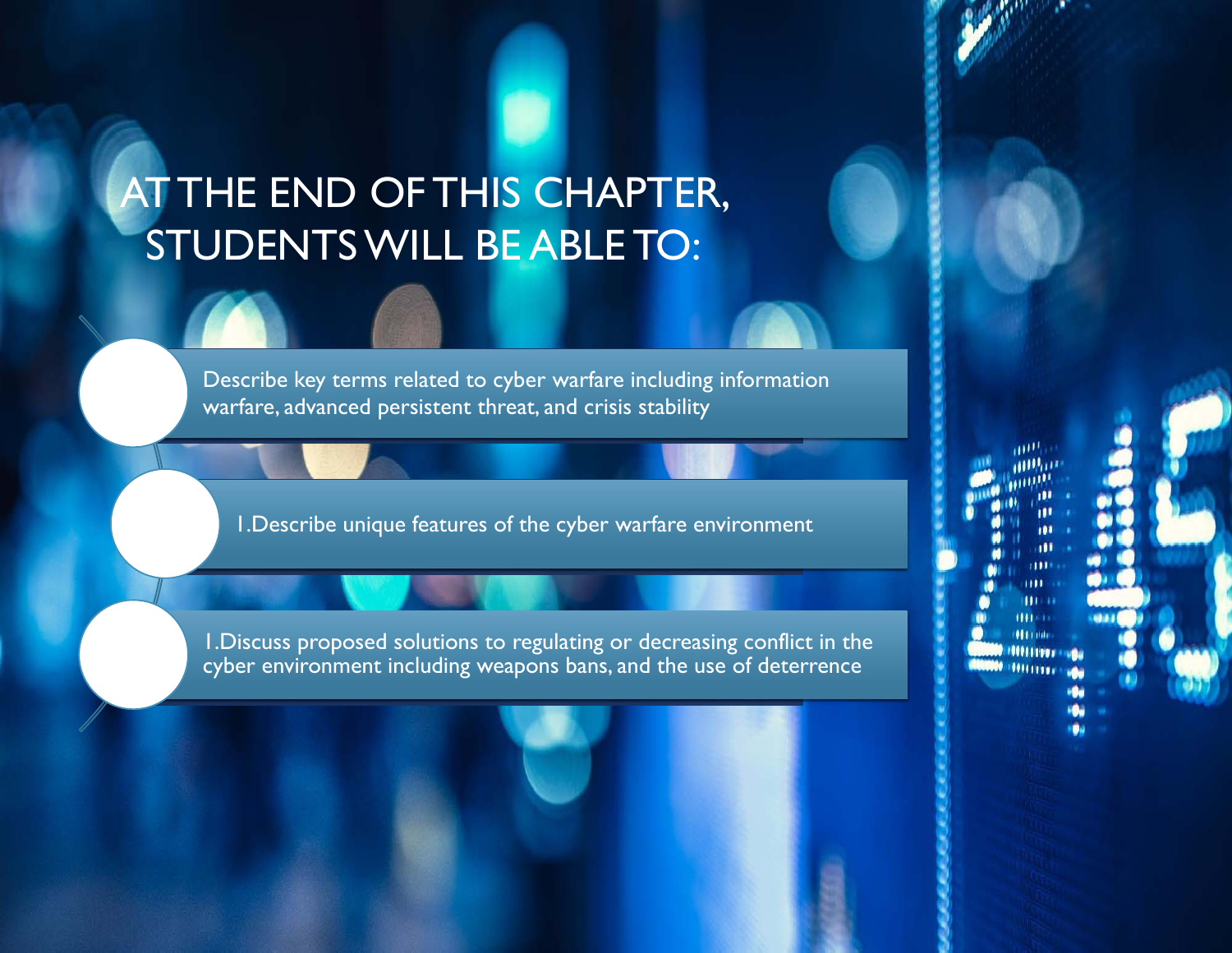# PART ONE: DEFINITIONS AND HISTORY OF INFORMATION WARFARE

 $\mathcal{L}_{\mathcal{A}}$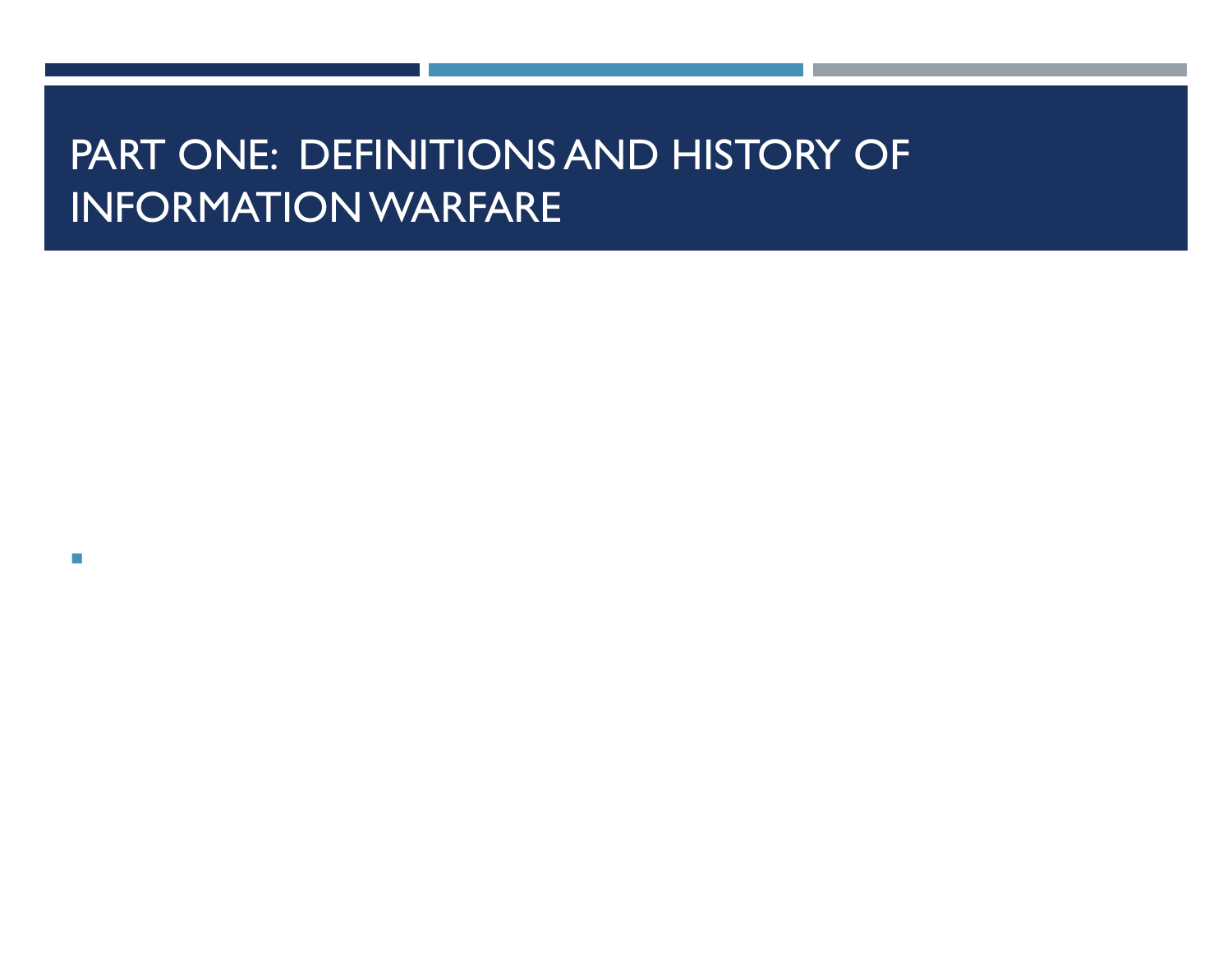# COMPUTER SECURITY AS NATIONAL SECURITY

- Computer security is part of national security more broadly
- Failing to protect a state's data and critical infrastructure can impact a state's economy, political system and society.
- A state's cybersecurity posture—its strengths and weaknesses, the size of its force and the tools and assets which its commands -- can affect other elements of its overall military.

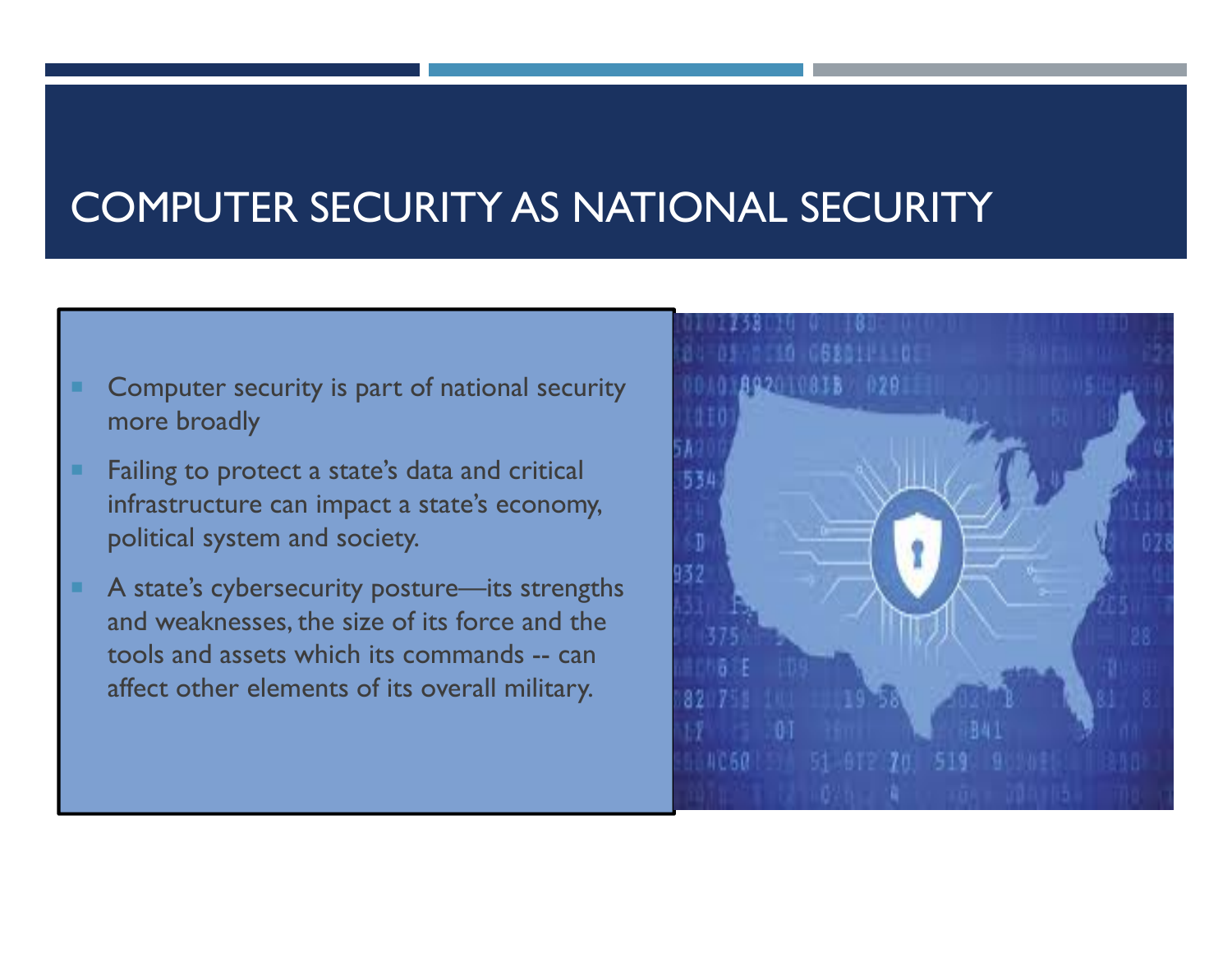### WHOLE OF NATION APPROACH

- ٠ actions carried out by military assets as well as commercial and business interests – aimed at securing data and information from adversaries
- п Contains both offensive and defensive strands

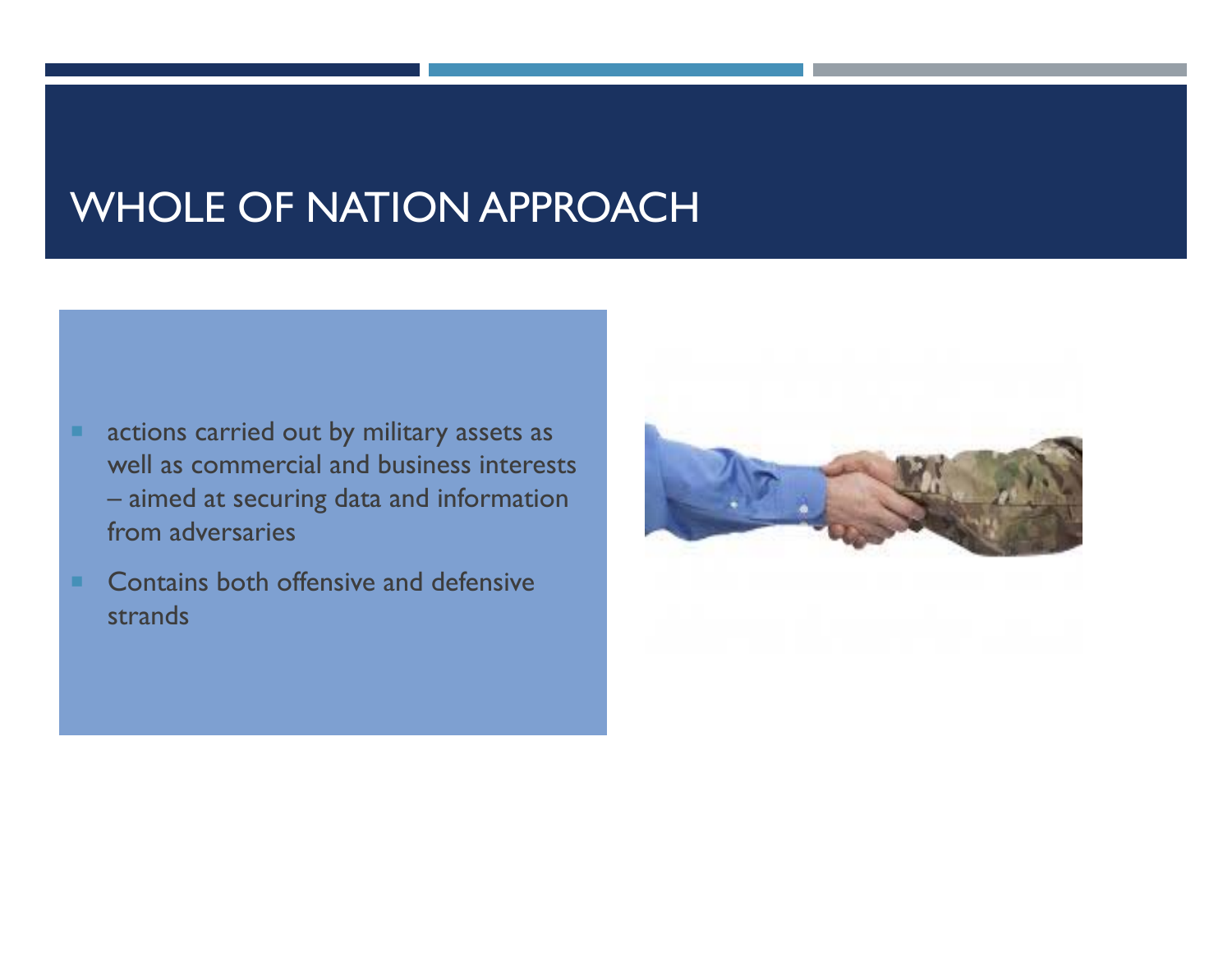# INFORMATION WARFARE IS NOT NEW

- п Surprise
- г Deception
- п Disinformation (Active Measures)
- ٠ I**nformation warfare is** 'an extension of ordinary warfare in which combatants use information and attacks on information and information systems as tools of warfare.'

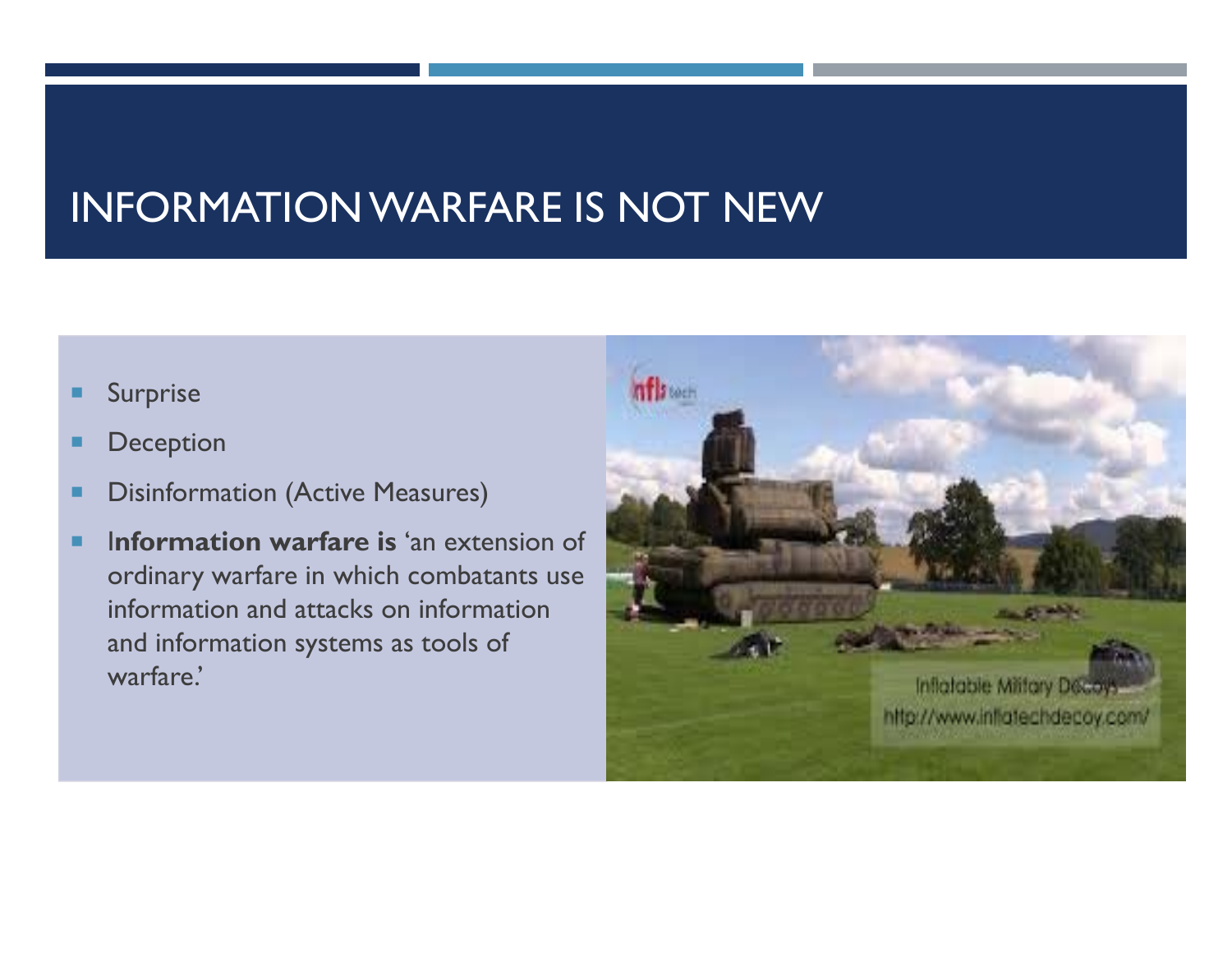# SOME TACTICS ARE NEW

- п 'cyber hostage taking'
- г Advanced Persistent Threat
- п "Hold targets at risk" in order to extract concessions, including real world concessions
- п False flag activities
- п ■ **subversion** – undertaken to weaken the west through splitting the Western community (including such organizations as the European Union and NATO

#### waar important films are escrypted.

f you see this tont, then your files are no longer accessible, because they<br>we been encrypted. Porhaps you are busy looking for a may 10 recover your Files, but don't weste your time. Mobody can recover your files without our decryption service.

He guarantee that you can recover all your files safely and masily. All you<br>meed to do is sakelt the payment and parchase the decryption key.

Fleate follow the instructions:

1. Seed \$380 worth of Bitcoin to following address:

14:7 Hamman Hall Millen and

Send your Bitcoin wallet 10 and personal installation hey to e-mail wousnithiz34550portuo.unt. Your personal installation key:

NJ JAMESHIRAHA ANGKO ATITIKALA SHIRAHA NJEREZA ATITIKALA NGA MATERIALA NA PISA - 15

If you alroady purchased your key, please enter it below.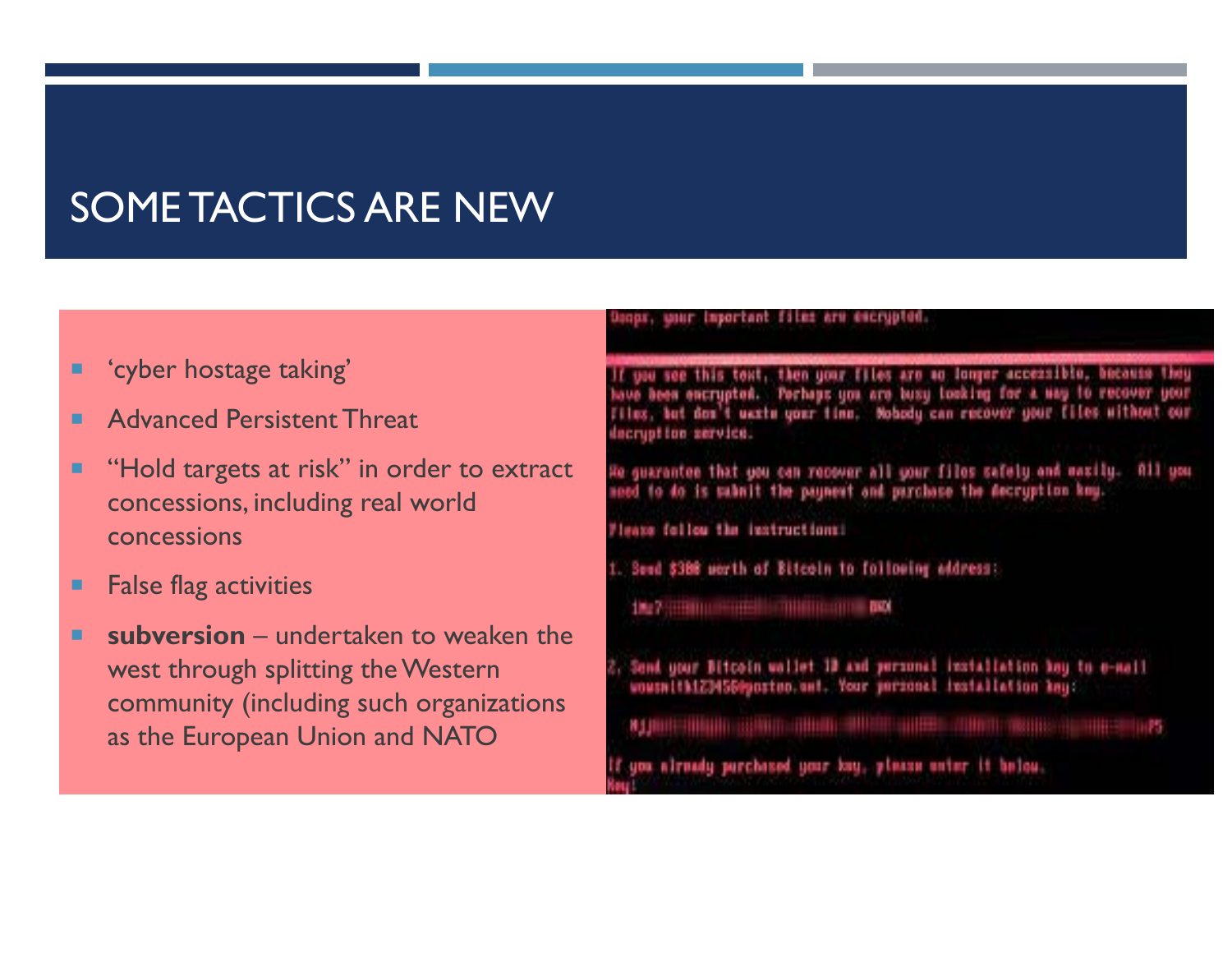## PART TWO: HYBRID WARFARE AND THE CHANGING BATTLEFIELD

 $\mathcal{C}$ 

 $\mathcal{C}$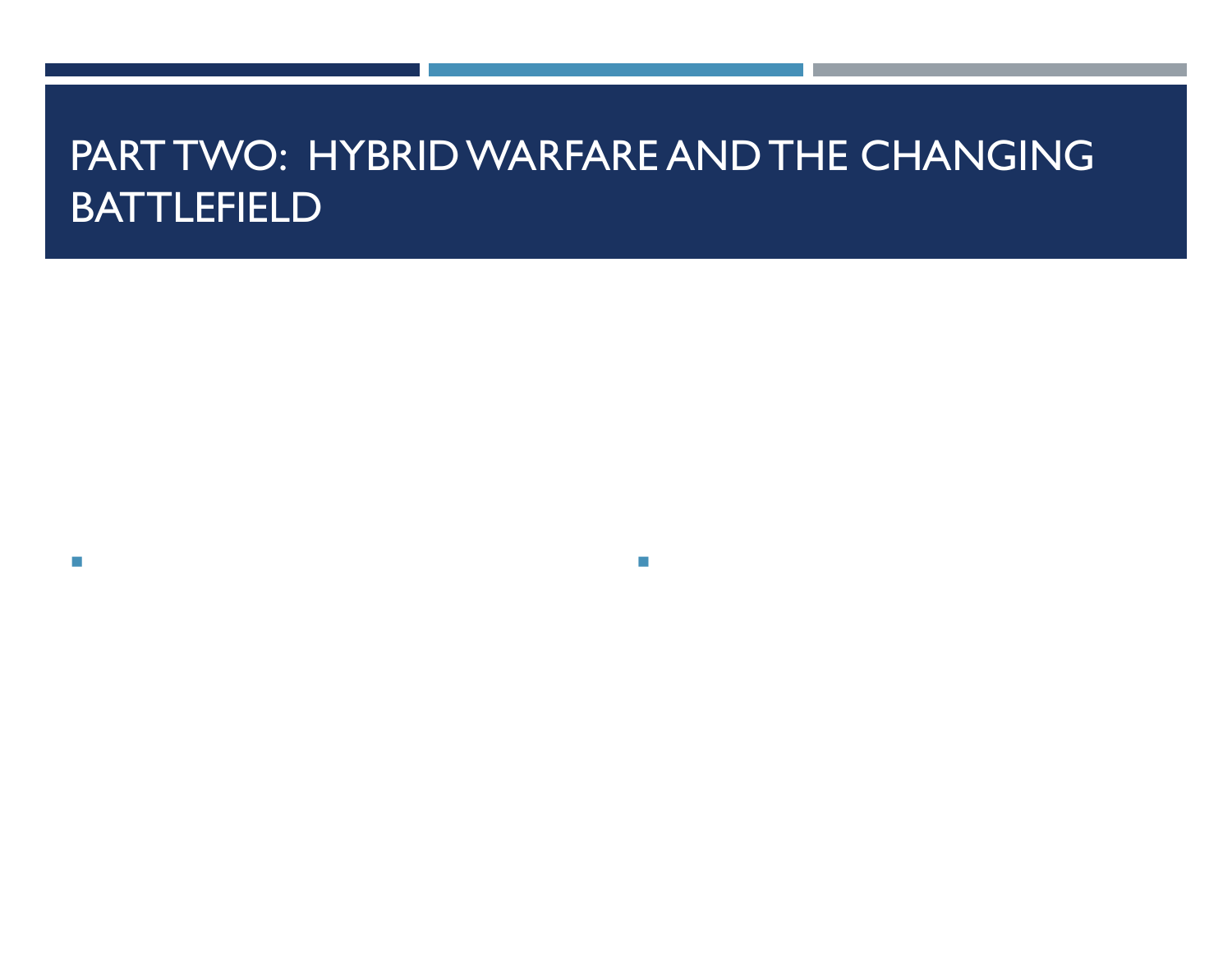# **HYBRID WAR**

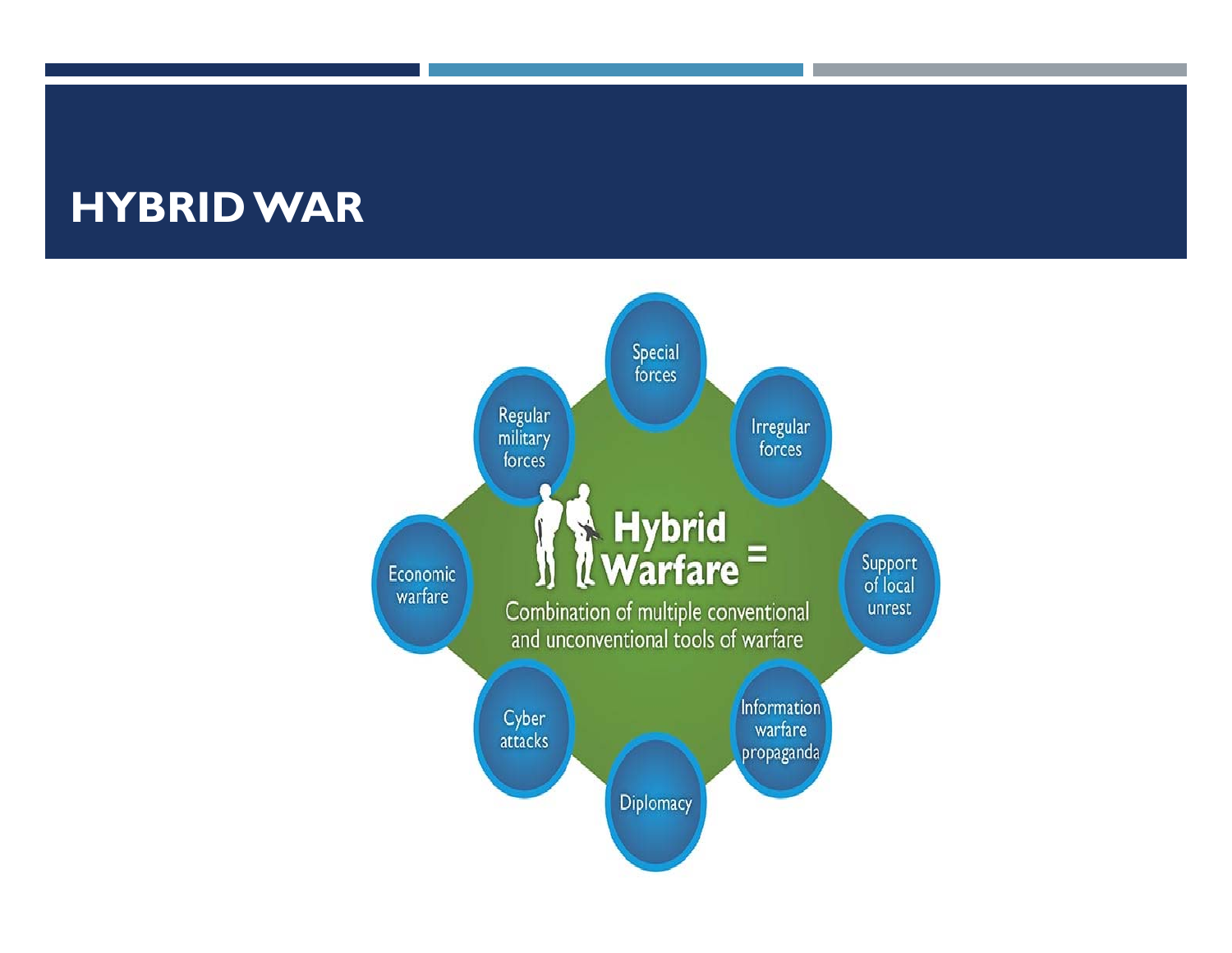# WHAT IS AMERICA'S TIPPING POINT?

- Г Russian planners describe how it is possible to find the 'tipping point' where a state could become destabilized and 'tip over' into anarchy.
- $\blacksquare$  What if unemployment rises as the result of widespread adoption of robotic technologies?
- What sort of social media and disinformation campaigns might be sufficient to achieve this 'tipping point'?
- п What cracks exist in our societies that an adversary could capitalize on, in order to splinter a state apart?

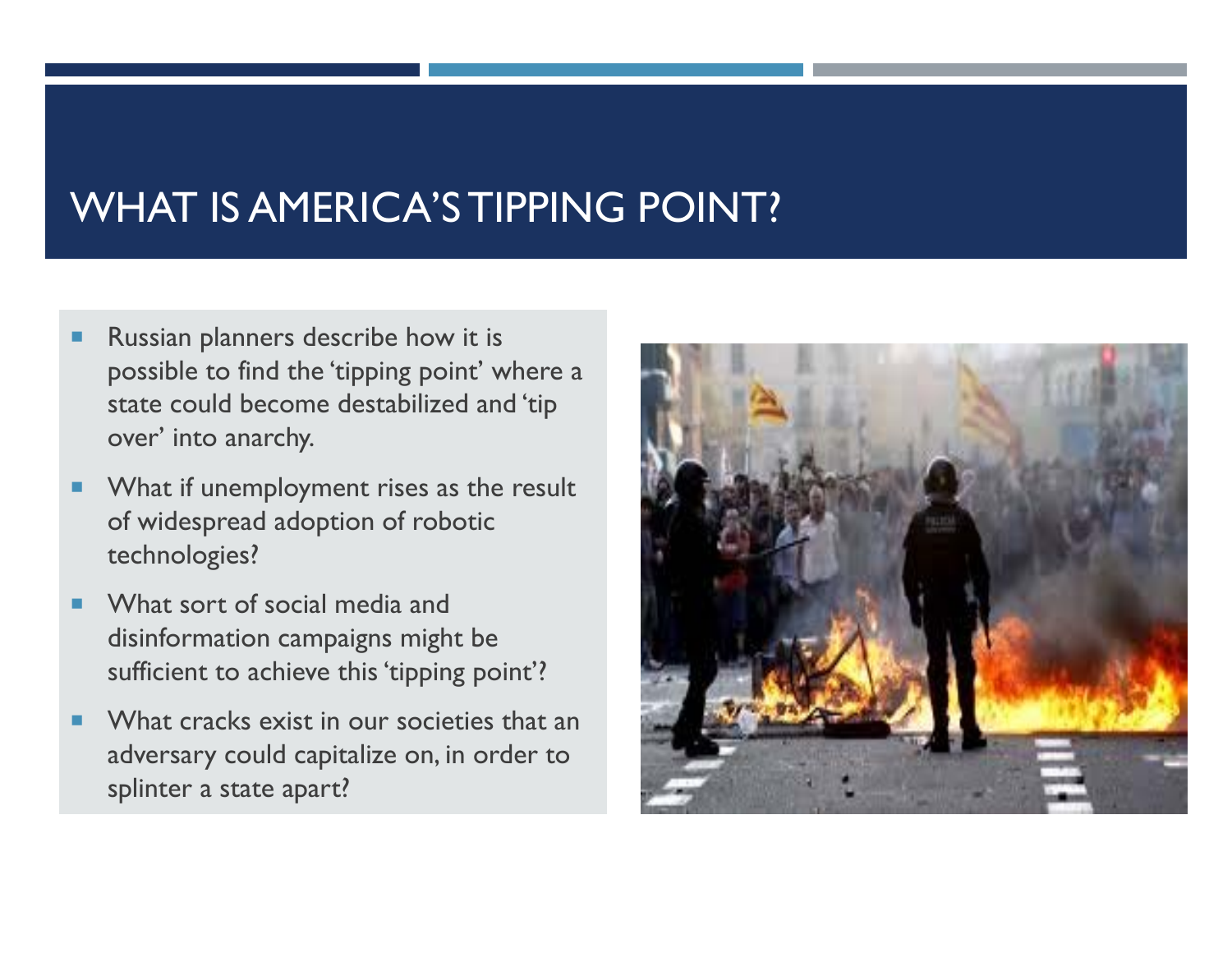### DEFINING ACTS OF WAR

- П Cyberweapons are **dual use technologies**, since they may have different uses and different utility in different situations.
- П Challenging for states to create laws and regulations regarding such dual use technologies, since doing so requires establishing and regulating who will have access to this technology, as well as how people will use this technology and under what circumstance

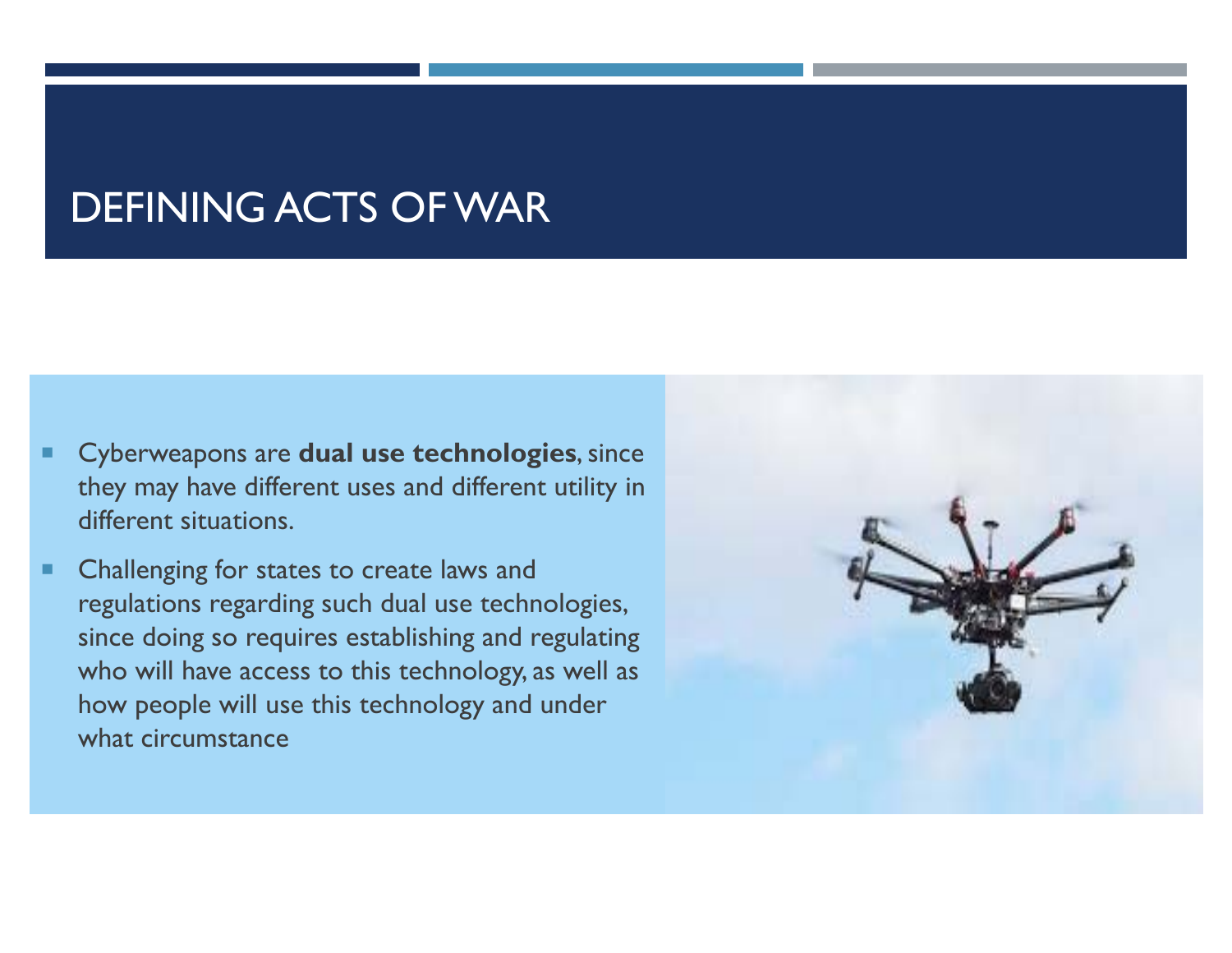## REAL VS. DIGITAL BATTLEFIELD

 Harder to determine if an action is preemptive – due to speed at which digital battle occurs

 What does it mean to 'declare war' in cyberspace?

 Borders between civilian and military territory are much less defined

 How to secure civilians from harm in digital battles?

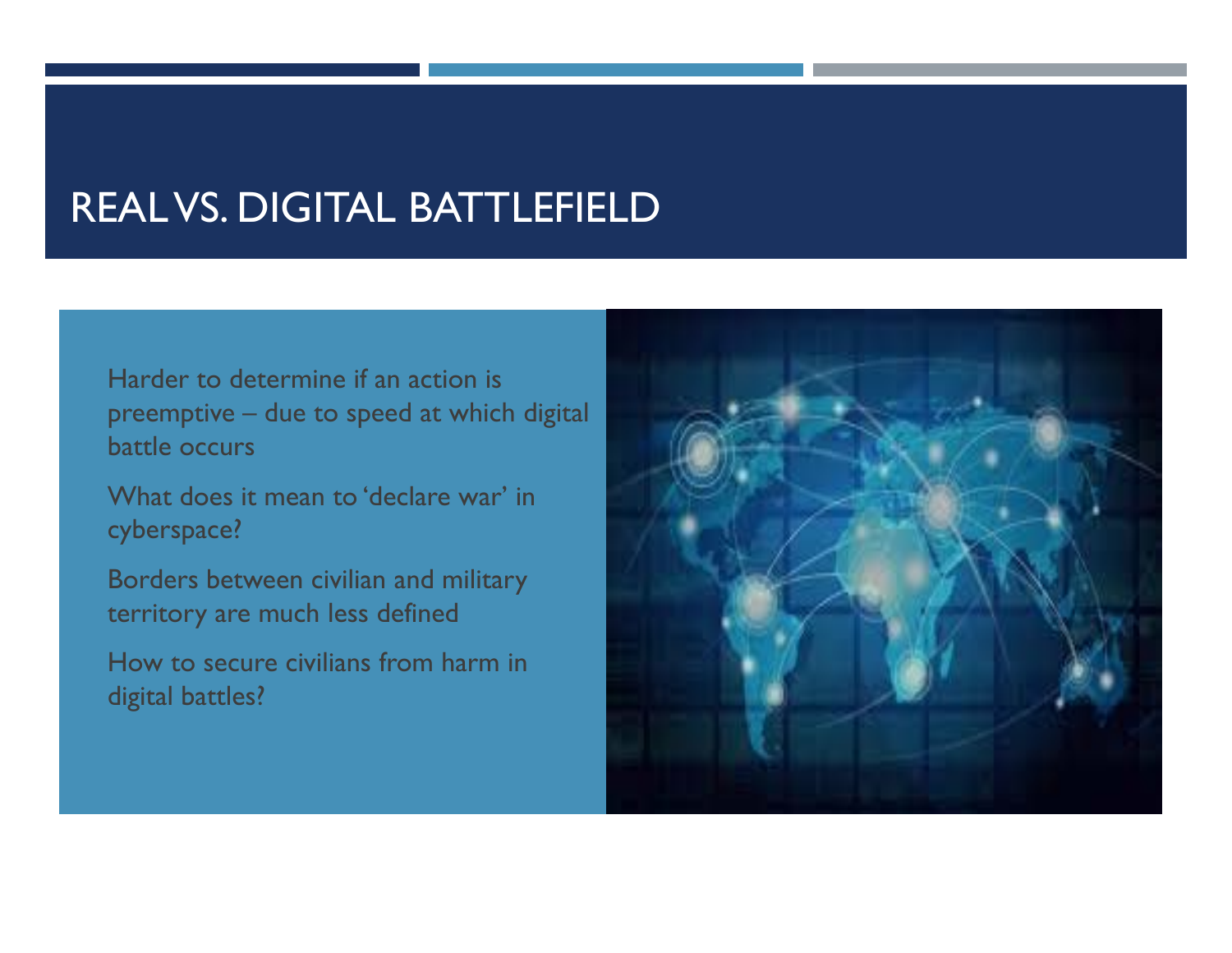# DEFENDING CYBERSPACE: PASSIVE DEFENSE

- passive defense: "software or hardware added to the architecture that increased security without consistent and direct interaction from personnel, even if updates and tuning are required over time (i.e. firewalls, anti-malware software, intrusion detection and prevention systems, and application whitelisting)." legal and ethical
- Cyber hygiene

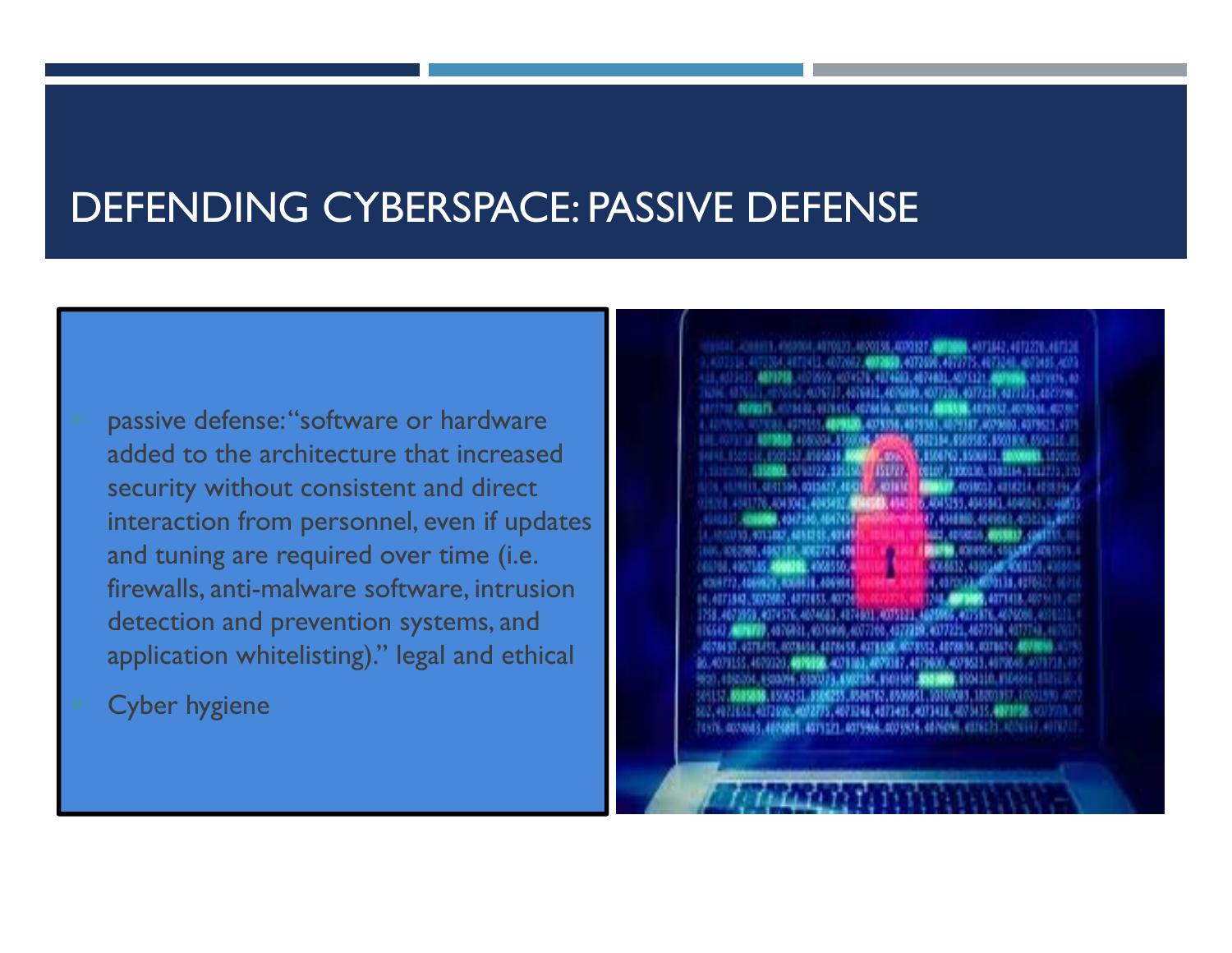# DEFENDING CYBERSPACE: ACTIVE DEFENSE

- Situations in which security personnel take an active, often preemptive role, in countering threats to their system, seeking to neutralize threats before they can impact an organization's operations.
- $\blacksquare$  Includes carrying out intelligence activities to understand who might be targeting your system, and what their objectives are.
- $\blacksquare$  Personnel engaged in active cyber defense will often act to turn an attack around, sending elements of the attack back to the site from which it originated.
- Such actions are referred to as 'hack backs

#### Active Cuber Defense Cycle

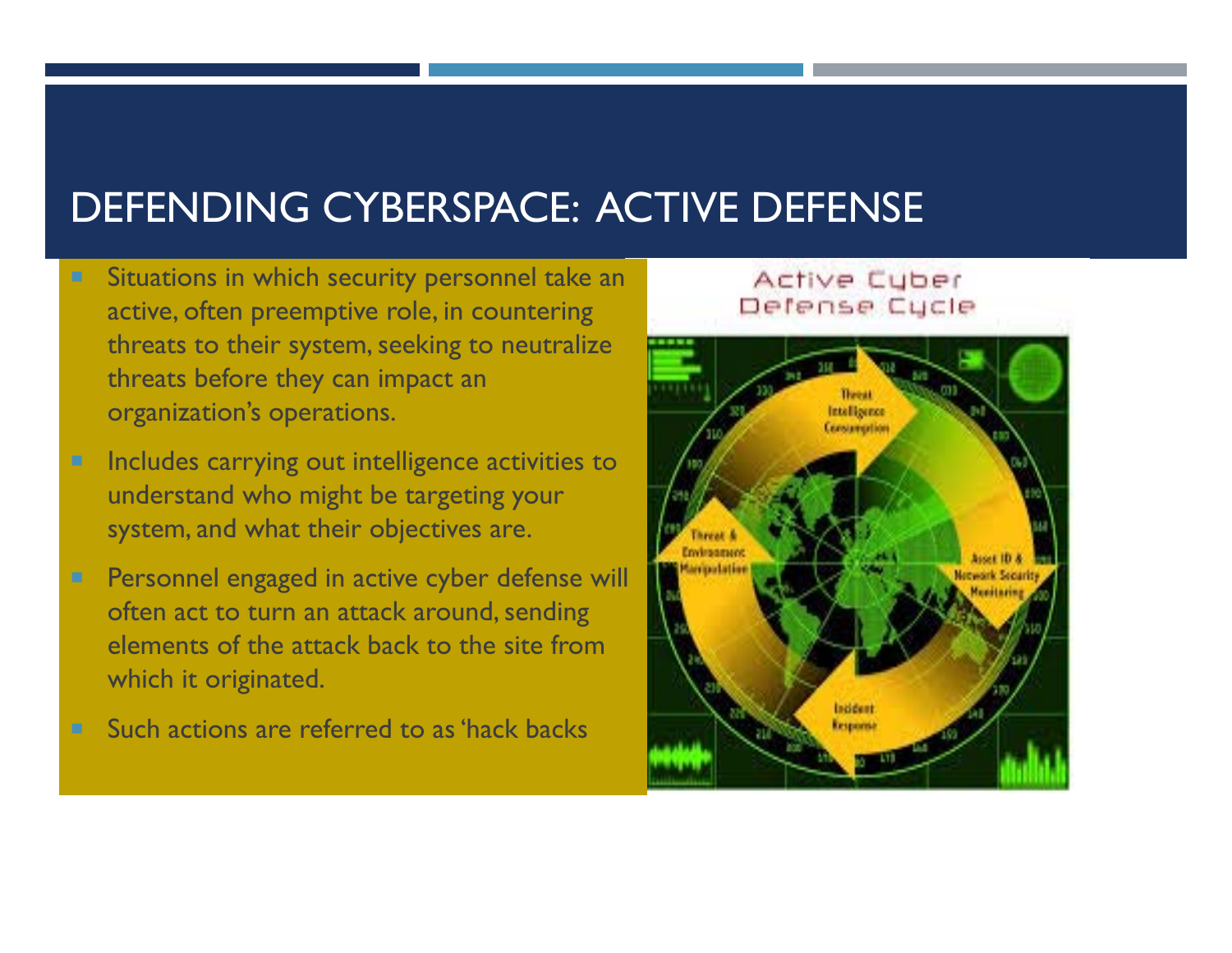# OFFENSIVE OPERATIONS

- aimed at defacing or altering the equipment or terrain belonging to one's adversaries in cyberspace.
- include acts like web defacement; Distributed Denial of Service attacks (including botnet attacks), or the uploading of malware including zero-day exploits to an adversary's system.

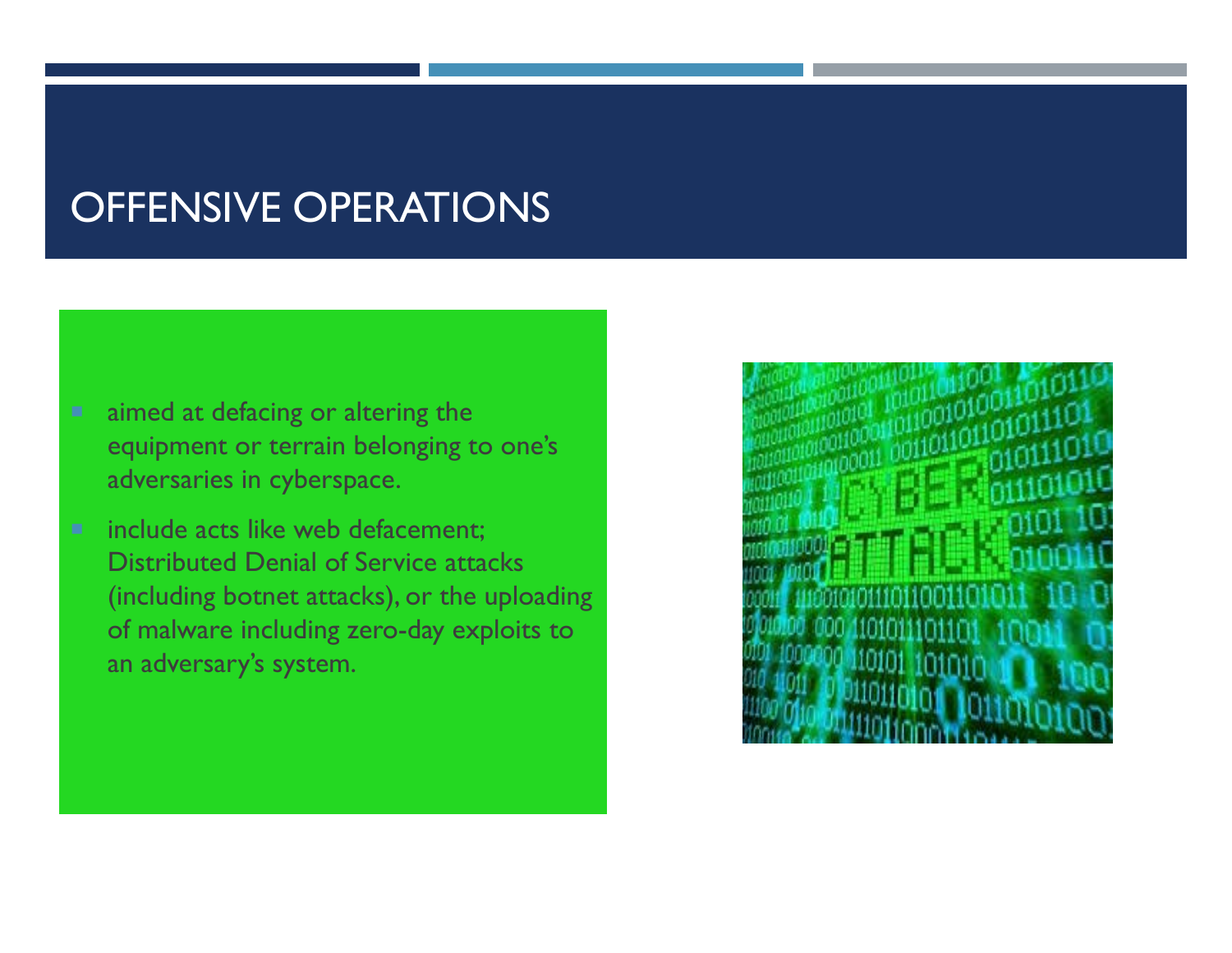# CREATING RULES TO GOVERN CYBERWARFARE

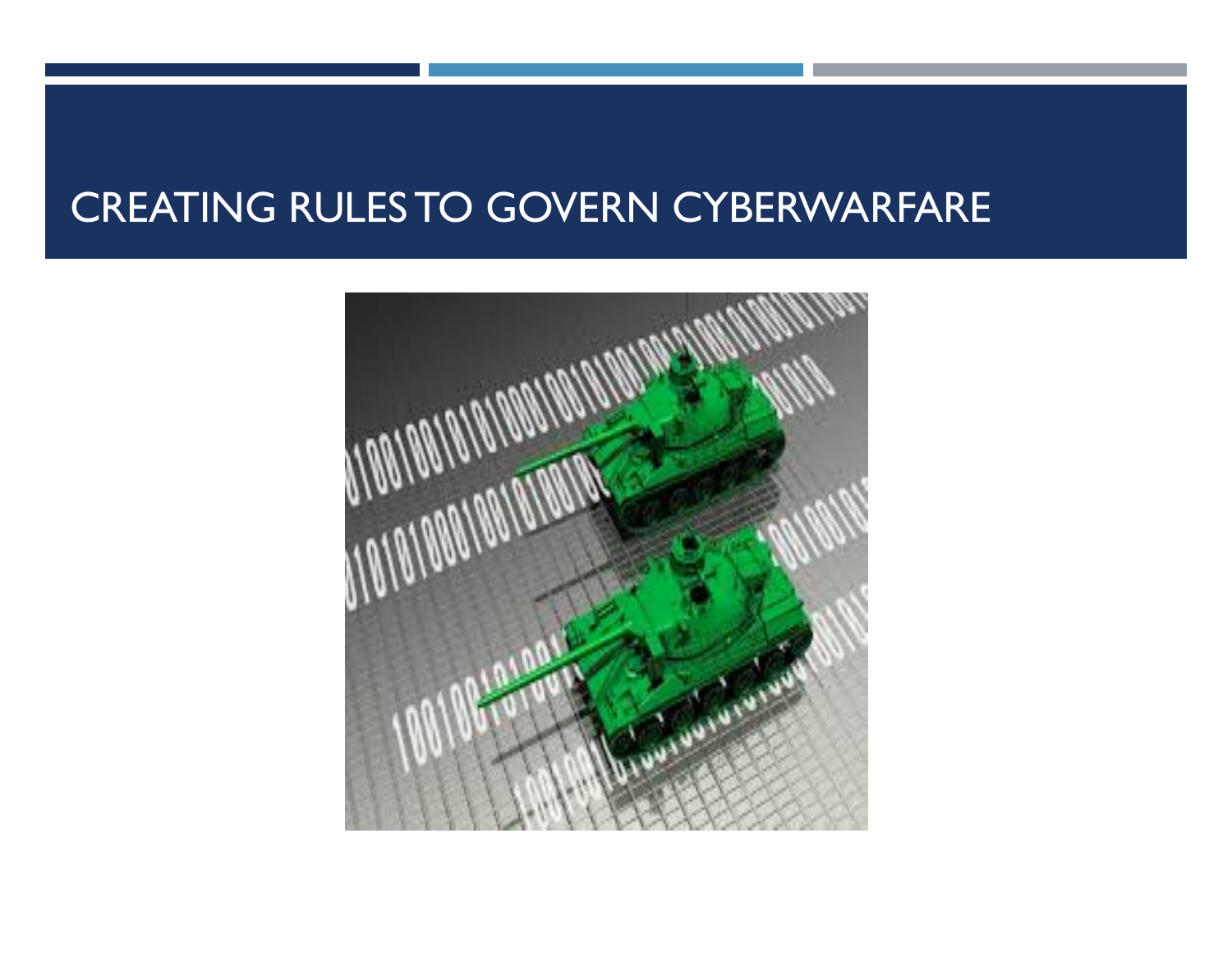# CREATING INTERNATIONAL RULES GOVERNING CYBERWARFARE

- п Difficult for a state to understand exactly why an adversary has entered your system and what its purposes are for being there.
- п As a technology matures over time, new methods of defending that technology (or making it resilient) may emerge.
- ٠ "Defending" the telegraph from intruders back in the 1800s eventually led to the development of new technologies like encryption

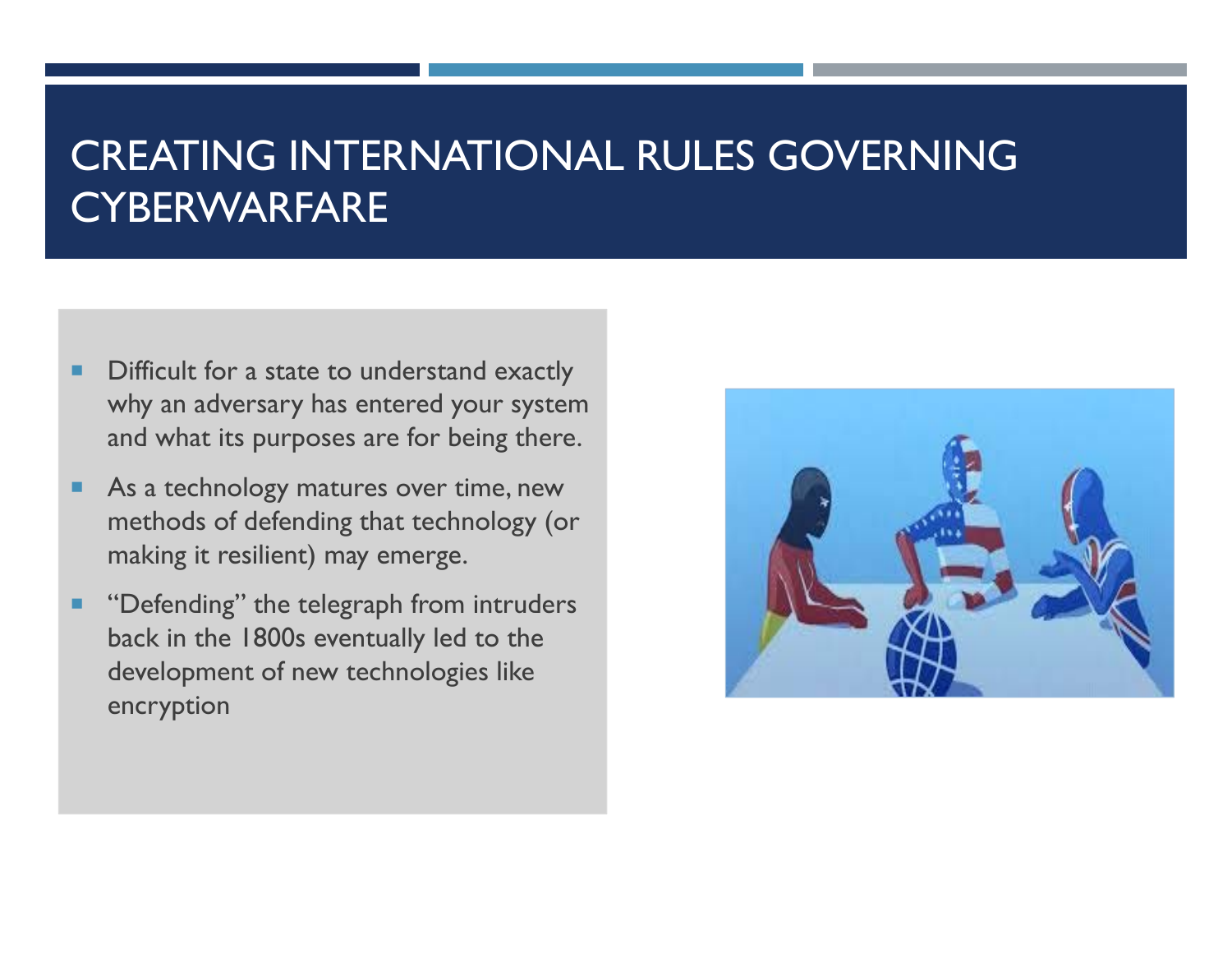# WHAT IS LEGAL AND ILLEGAL?

- п Analysts don't agree regarding the legality and ethical acceptability of active cyber defense – or indeed whether it is properly understood as defense.
- п Concerns about whether 'hacking back' creates a merely proportional response to an attack by an adversary, or whether a hack back might inflict a disproportionate response on one's opponent.

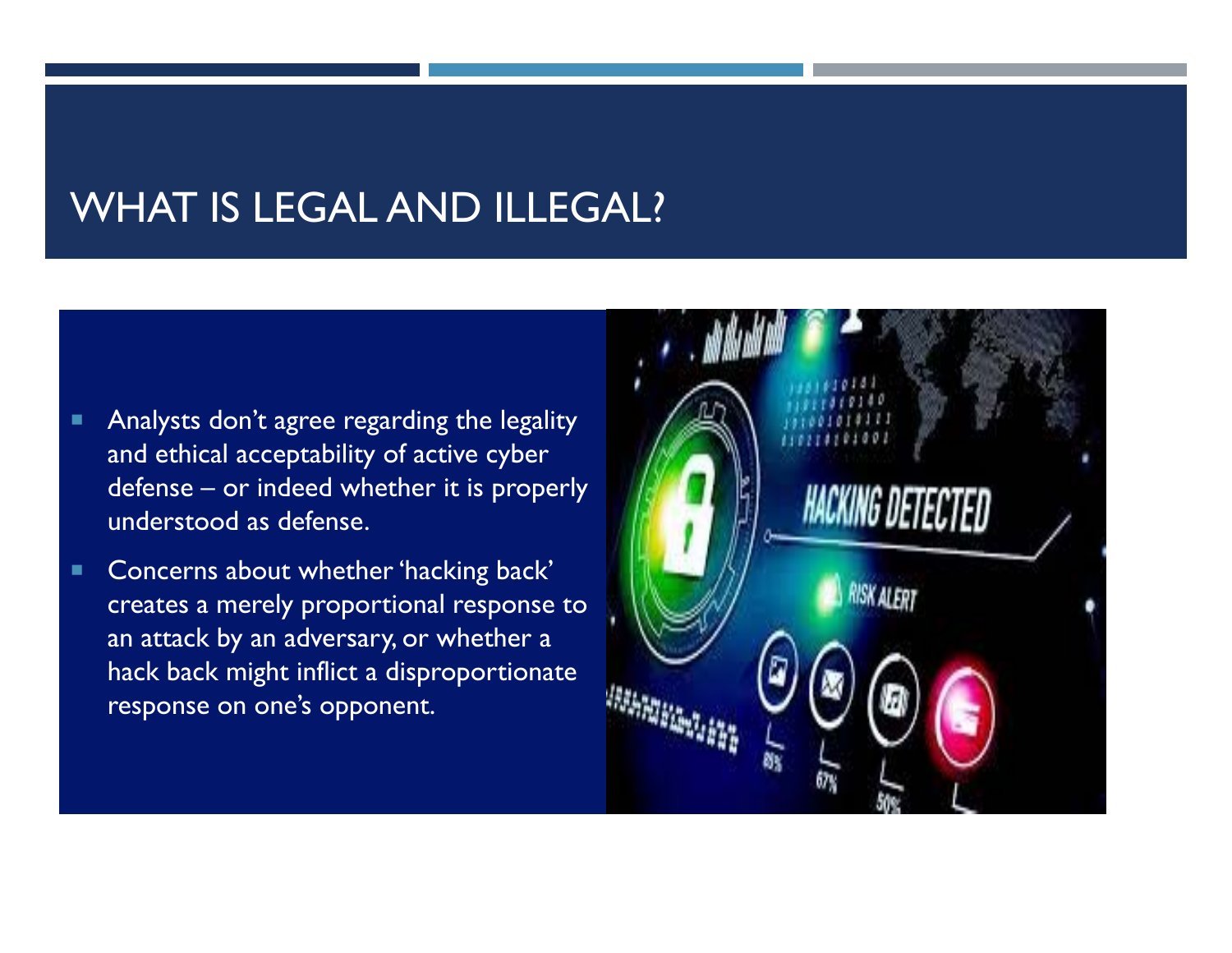### IS CYBERWARFARE REALLY WAR?

"**computer network exploitation"** – enabling operations and intelligence collective capabilities conducted through the use of computer networks to gather data from target or adversary automated information systems or networks."

#### **Thomas Rid**

- code alone cannot kill anyone
- we should abandon any attempt to formulate "rules for cyberwar," or "doctrines of cyberwar."
- cyber operations should be understood merely as a force multiplier for conventional conflicts.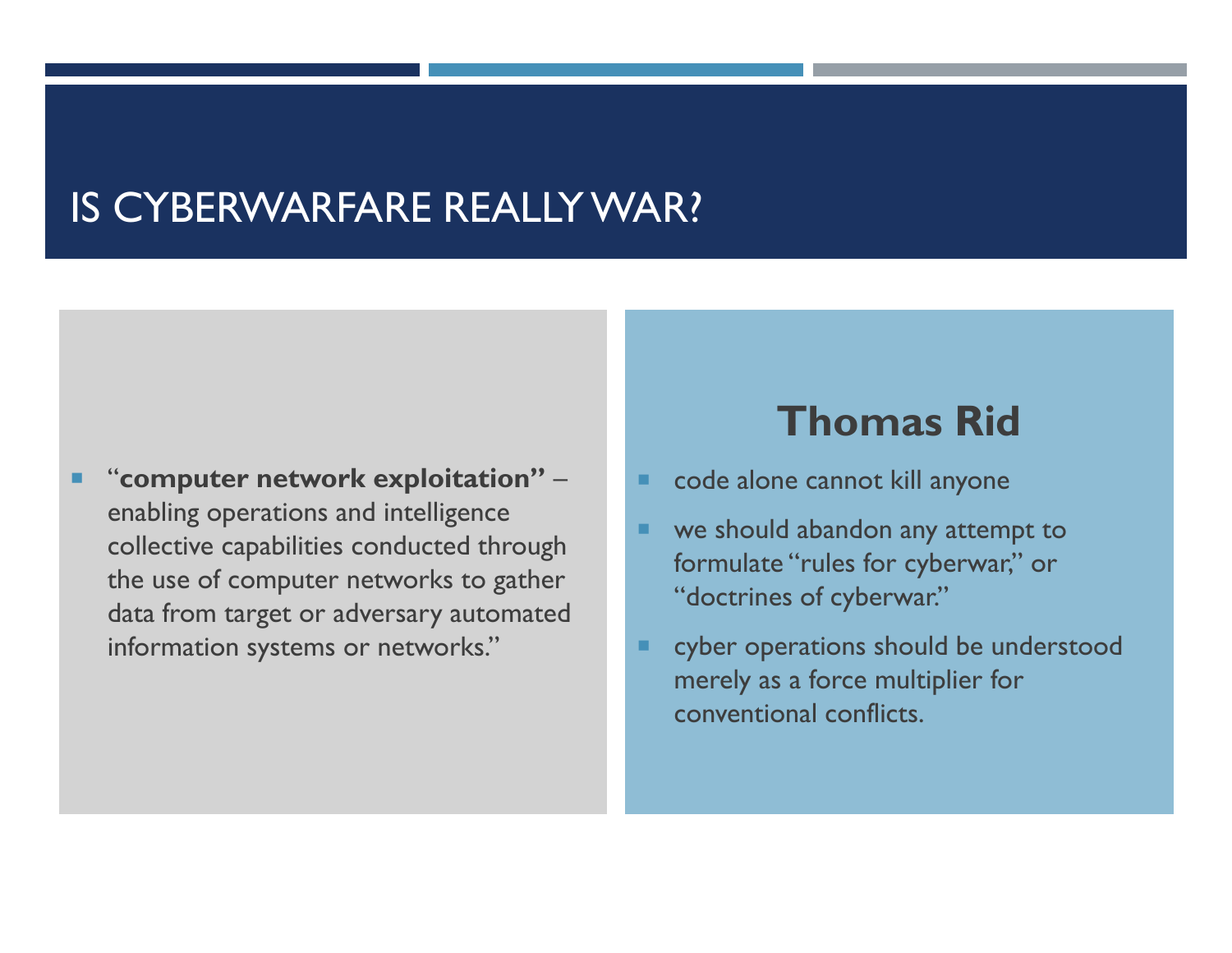# DOES INTERNATIONAL LAW APPLY IN CYBERSPACE?

- Tallinn Manual on the International Law Applicable to Cyber Warfare
- ٠ a cyber-attack whose consequences amounted to an armed attack could trigger the right of self-defense under UN Charter Article 51
- п international law governing armed conflict (such as the requirement that armed forces distinguish between military and civilian targets) also applied to cyberspace.

2011 United States International Strategy for Operating in Cyberspace:

٠ "The development of norms for state conduct in cyberspace does not require a reinvention of customary international law, nor does it render existing international norms obsolete. Long-standing international norms guiding state behavior – in times of peace and conflict – also apply in cyberspace."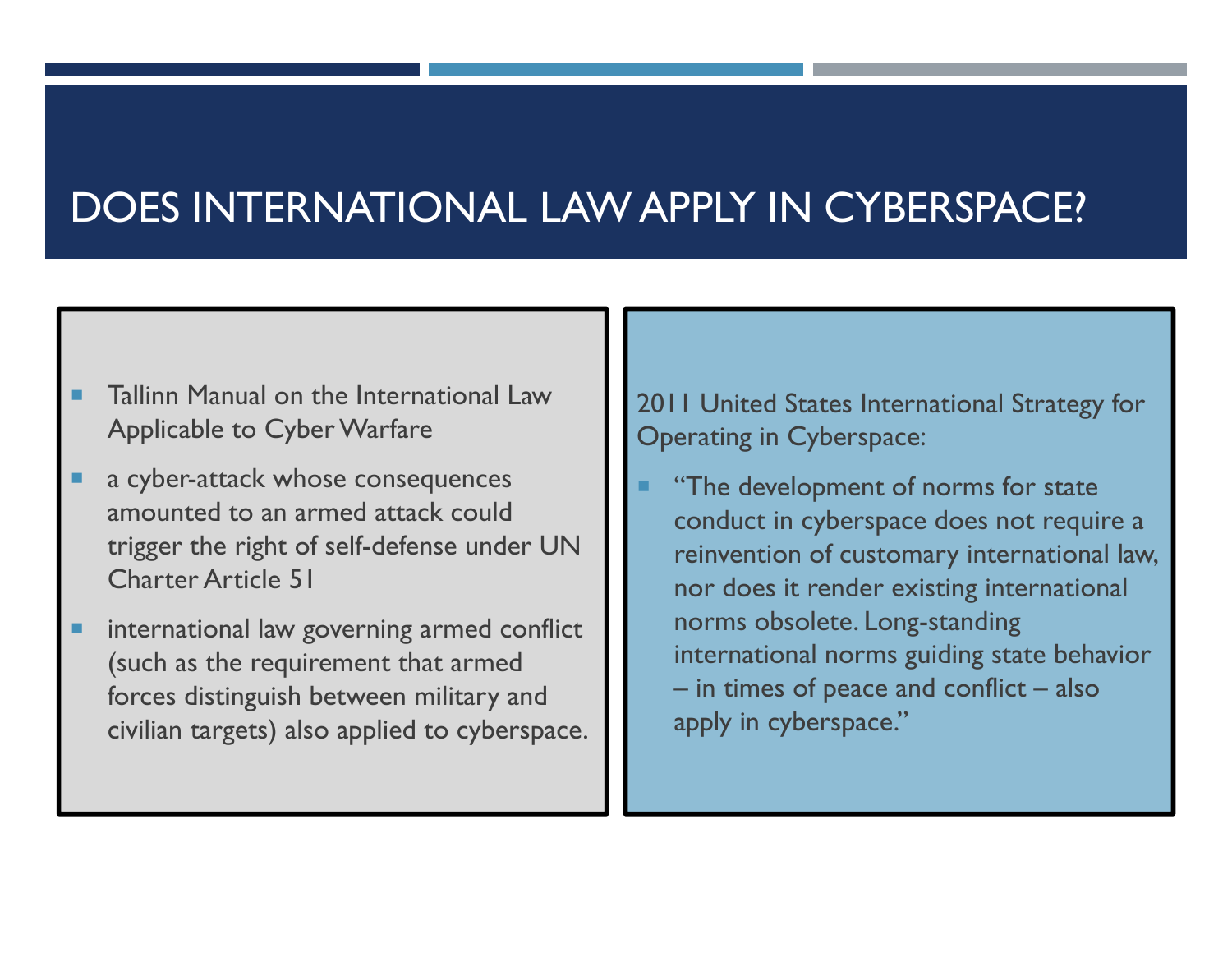# IS CYBERSPACE "FOR FIGHTING"?

- L Hollis and Ohlin:
- П creating a strong international consensus about the application of LOAC means that cyberspace is now understood primarily as an arena of conflict, rather than cooperation
- ٠ If anyone has a key role to play in governing or regulating cyberspace, then, it is likely to be military actors acting on behalf of legitimate states.
- ٠ The Tallinn Manual supports the creation of a Cyber Westphalia model of internet governance over and above the creation of other models, such as multi-stakeholder governance.

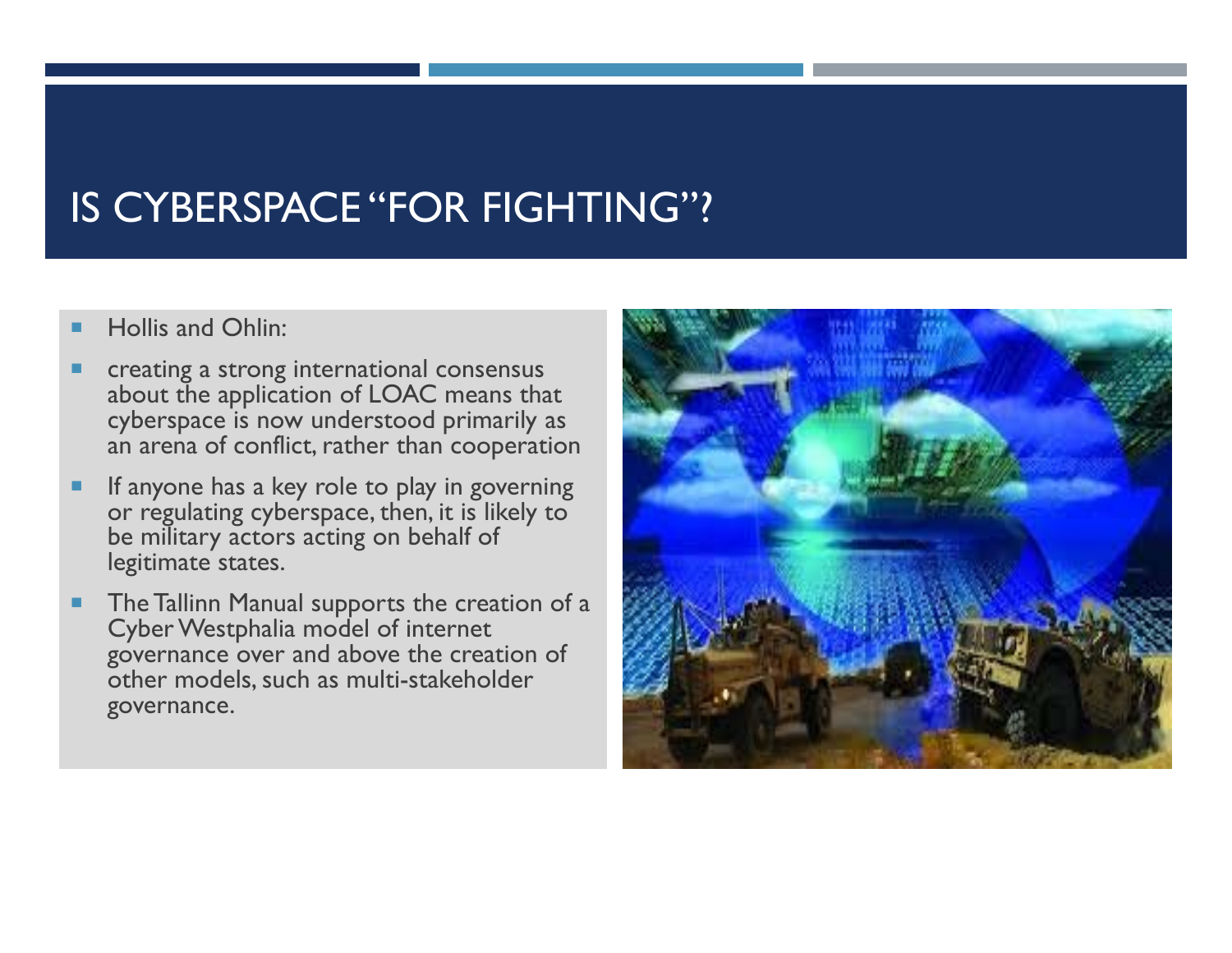# PART THREE: RELATION OF CYBERWAR TO CONVENTIONAL CONFLICT

m.

 $\mathcal{L}_{\mathcal{A}}$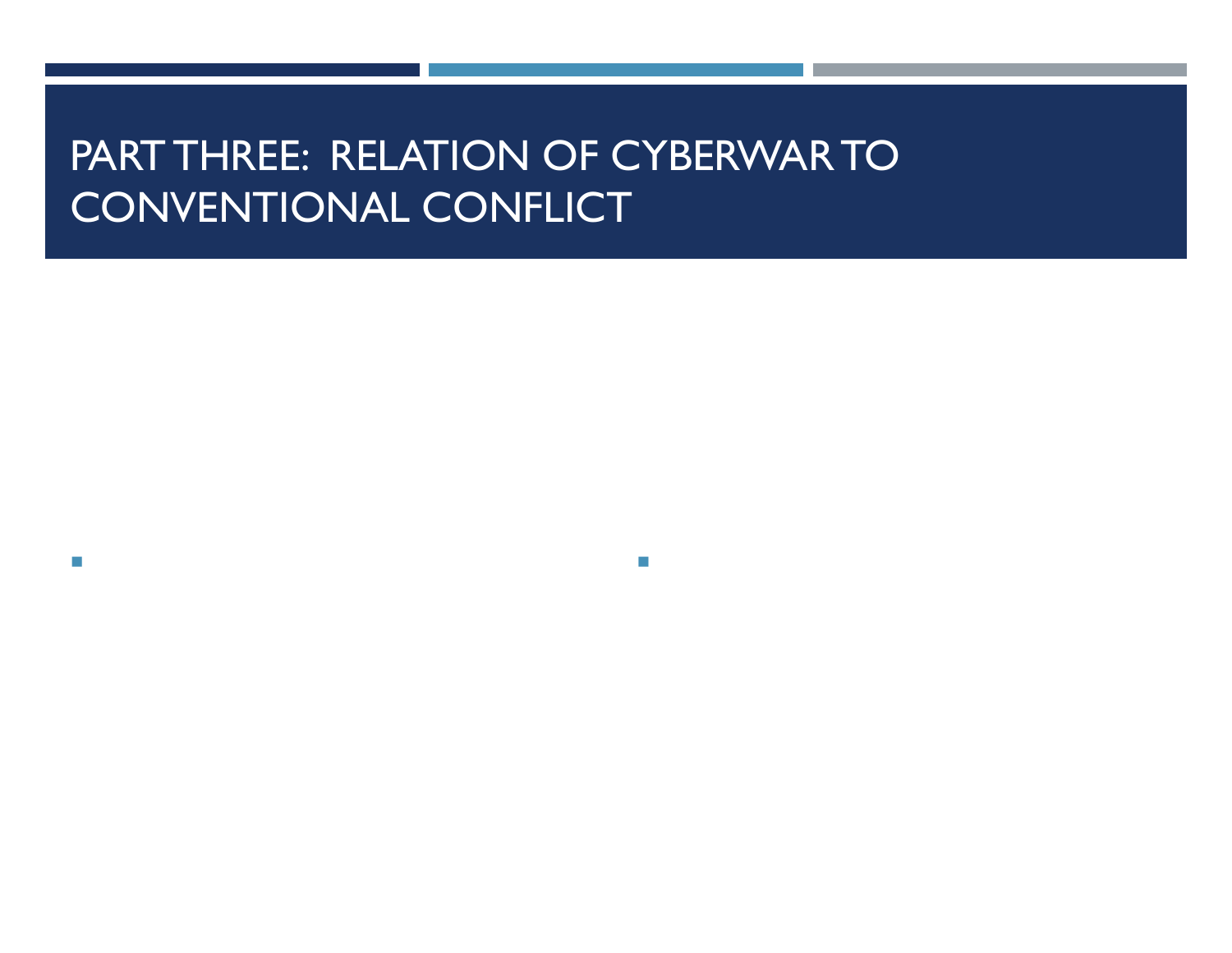# THE UTILITY OF CYBERWEAPONS IN CONVENTIONAL CONFLICTS

#### **Deterrence**

- ٠ Nuclear weapons were an effective deterrent in many situations, even though they were never deployed
- п Creation of "strategic stability"

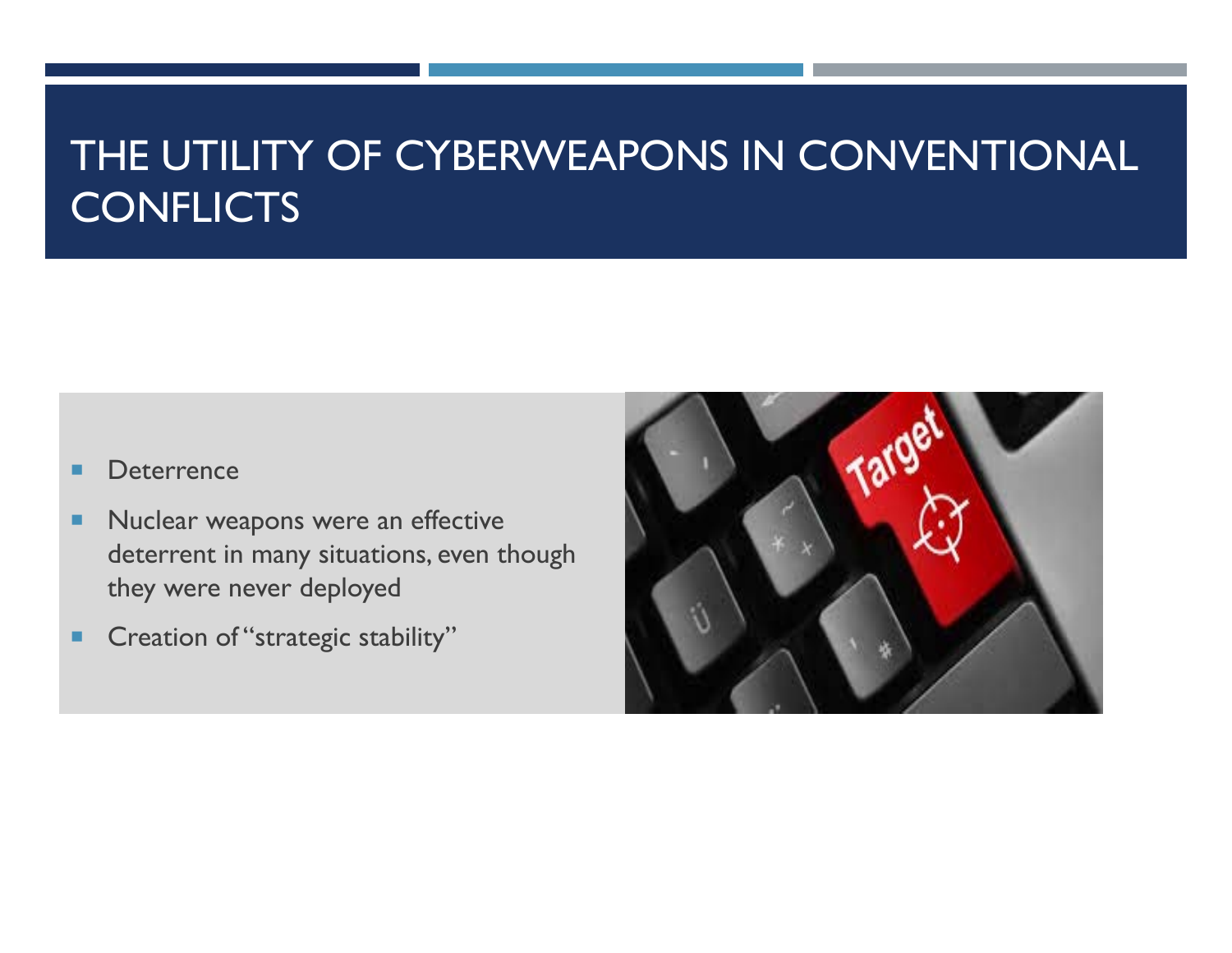#### WOULD A STATE, AWARE OF THE DANGER OF CYBERWAR, ENGAGE IN THE SAME TYPE OF RESTRAINT WHICH STATES ENGAGED IN IN REGARD TO NUCLEAR WEAPONS?

#### Axelrod and Iliev

#### **Cyberweapons decay quickly.**

There is little utility in stockpiling them or waiting to use them.

- RESOLVE: The US may possess a significant cyberweapons arsenal. However, are we committed to engaging in "massive retaliation" against adversaries? (i.e. Crippling their electrical grid for many years, resulting in mass starvation, people freezing to death, etc.)
- Because CODE isn't tangible, hard to frighten your adversaries by SIGNALING your strength (i.e. Not like counting nuclear missile silos)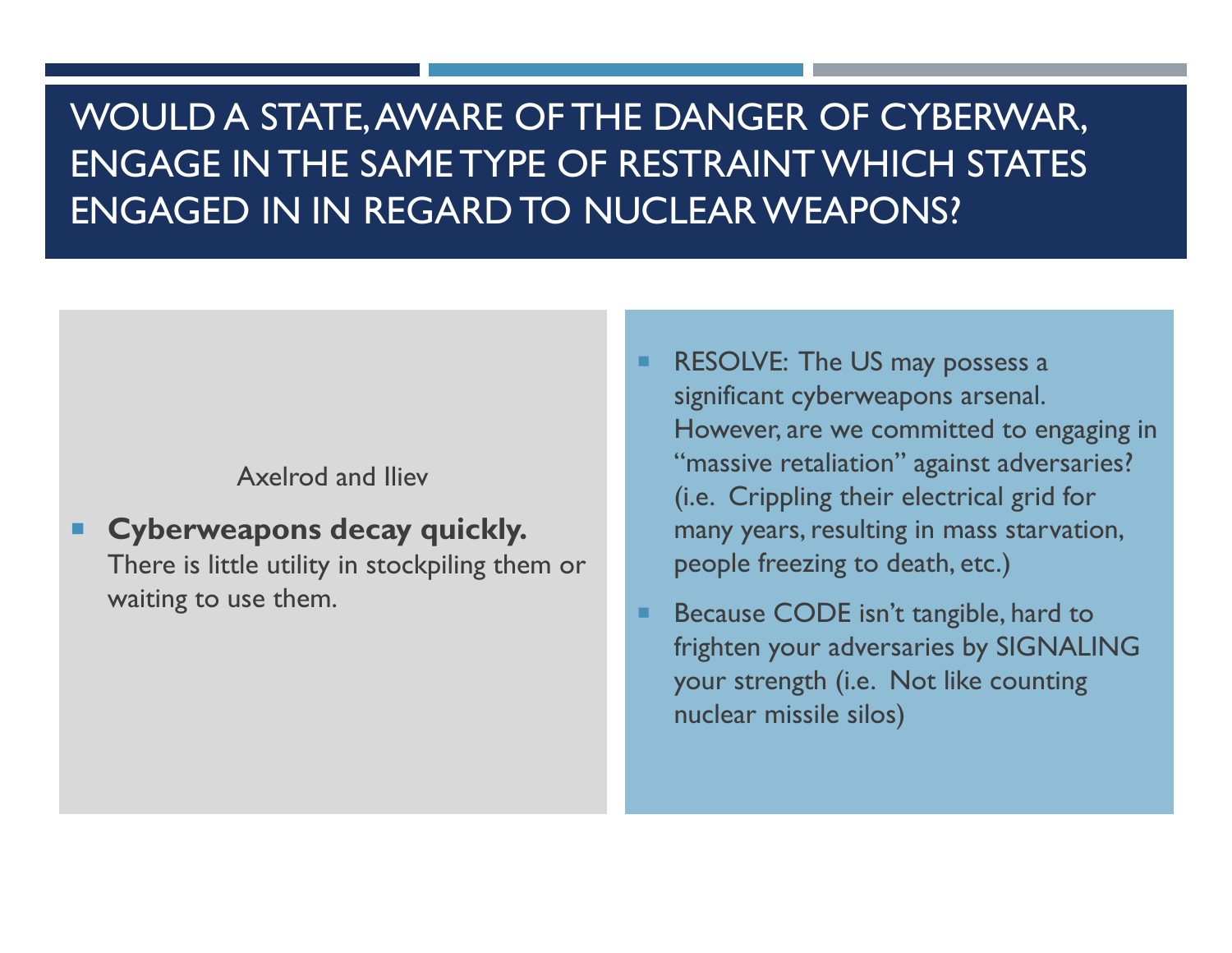# CONTAINING CONFLICT IN CYBERSPACE

- $\vert \cdot \vert$ Cyber arms control treaties
- $\vert \cdot \vert$ Confidence building measures
- $\vert \cdot \vert$ Banning cyber weapons?